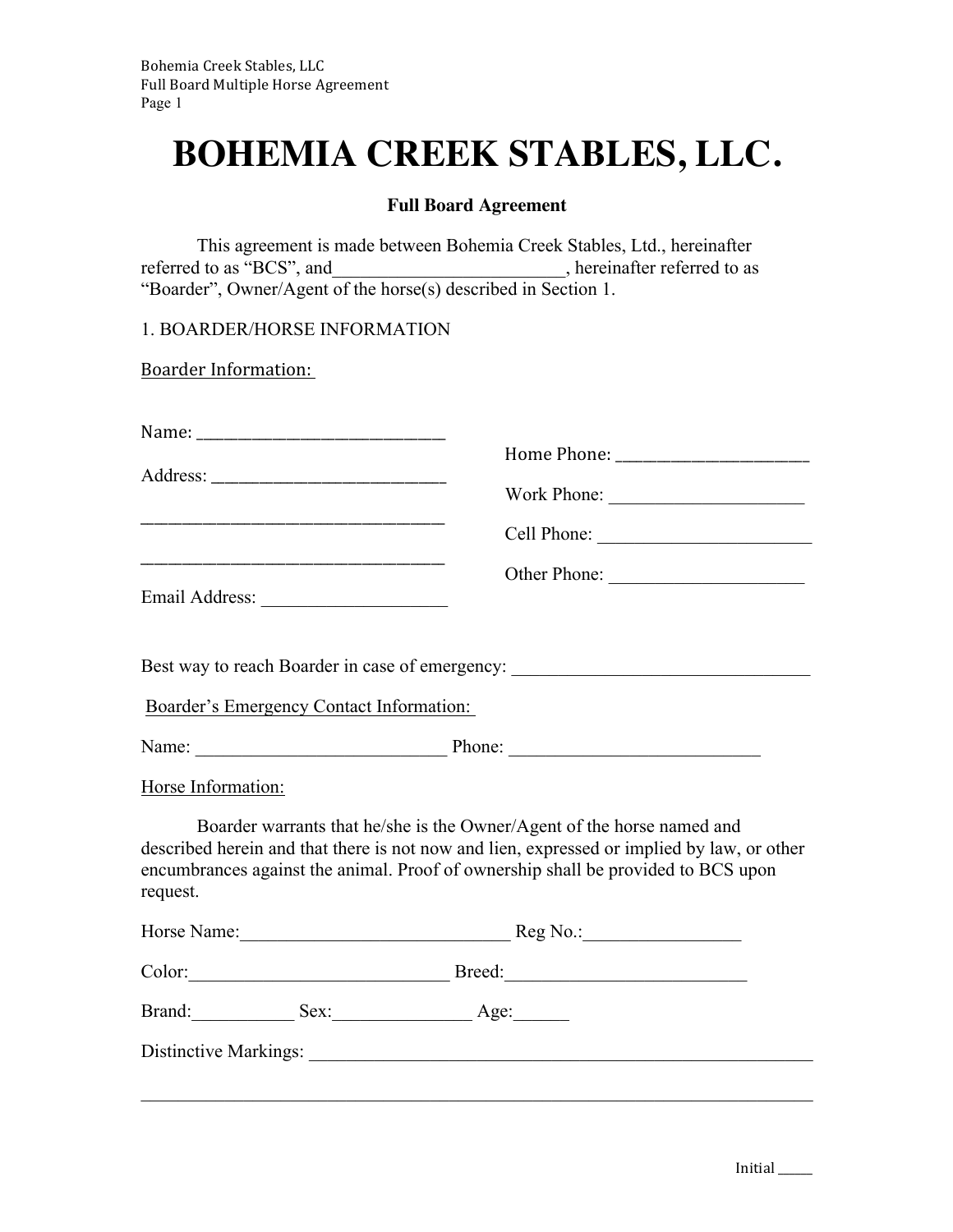Bohemia Creek Stables, LLC Full Board Multiple Horse Agreement Page 2

 $\mathcal{L}_\text{max} = \frac{1}{2} \sum_{i=1}^{n} \frac{1}{2} \sum_{i=1}^{n} \frac{1}{2} \sum_{i=1}^{n} \frac{1}{2} \sum_{i=1}^{n} \frac{1}{2} \sum_{i=1}^{n} \frac{1}{2} \sum_{i=1}^{n} \frac{1}{2} \sum_{i=1}^{n} \frac{1}{2} \sum_{i=1}^{n} \frac{1}{2} \sum_{i=1}^{n} \frac{1}{2} \sum_{i=1}^{n} \frac{1}{2} \sum_{i=1}^{n} \frac{1}{2} \sum_{i=1}^{n} \frac{1$ 

| Special Instructions: |                  |  |
|-----------------------|------------------|--|
| Veterinarian:         | Phone:           |  |
| Farrier:              | Phone:           |  |
| Insurance Carrier:    | Phone:           |  |
| Police No.:           | Expiration Date: |  |
| Coverage:             | Value of Horse:  |  |

In the event of colic or serious injury or illness, said horse IS / IS NOT a surgical candidate (circle one). Boarder pre-approves and hereby guarantees payment for surgical procedures that cost \$ or less.

Should BCS feel that medical treatment is needed for the aforementioned horse and BCS is unable to contact Boarder within a reasonable amount of time, which time shall be judged and determined solely by BCS, BCS is then hereby authorized to secure emergency veterinary care and/or blacksmith care, and by any licensed providers of such care who are selected by BCS, as BCS determines is required for the health and well-being of said horse. The cost of such care secured shall be due and payable within thirty (30) days from the date Boarder receives notice thereof.

If this Agreement provides the herein described boarding services for more than one horse, the same information in the same format, as provided in Section 1, shall be set in writing and attached hereto as Exhibit "A", which is hereby incorporated in full by reference.

2. INOCULATIONS AND TESTS: Boarder avers that the aforementioned horse has not been exposed to any contagious or infectious diseases for two weeks prior to boarding. Further, Boarder warrants that said horse has the following inoculations and tests:

| Equine Infectious Anemia | <b>Strangles</b>     |
|--------------------------|----------------------|
| (Coggins) Negative       | Tetanus (optional)   |
| Flu/Influenza            | West Nile (optional) |
| <b>EWV</b> Encephalitis  | Botulism (optional)  |
| Rhinopneuminitis         |                      |

\_\_\_\_\_Rabies

Proof of the above shall be furnished to BCS prior to moving aforementioned horse on to the premises. Boarder shall provide BCS with updated inoculation records whenever new records are acquired.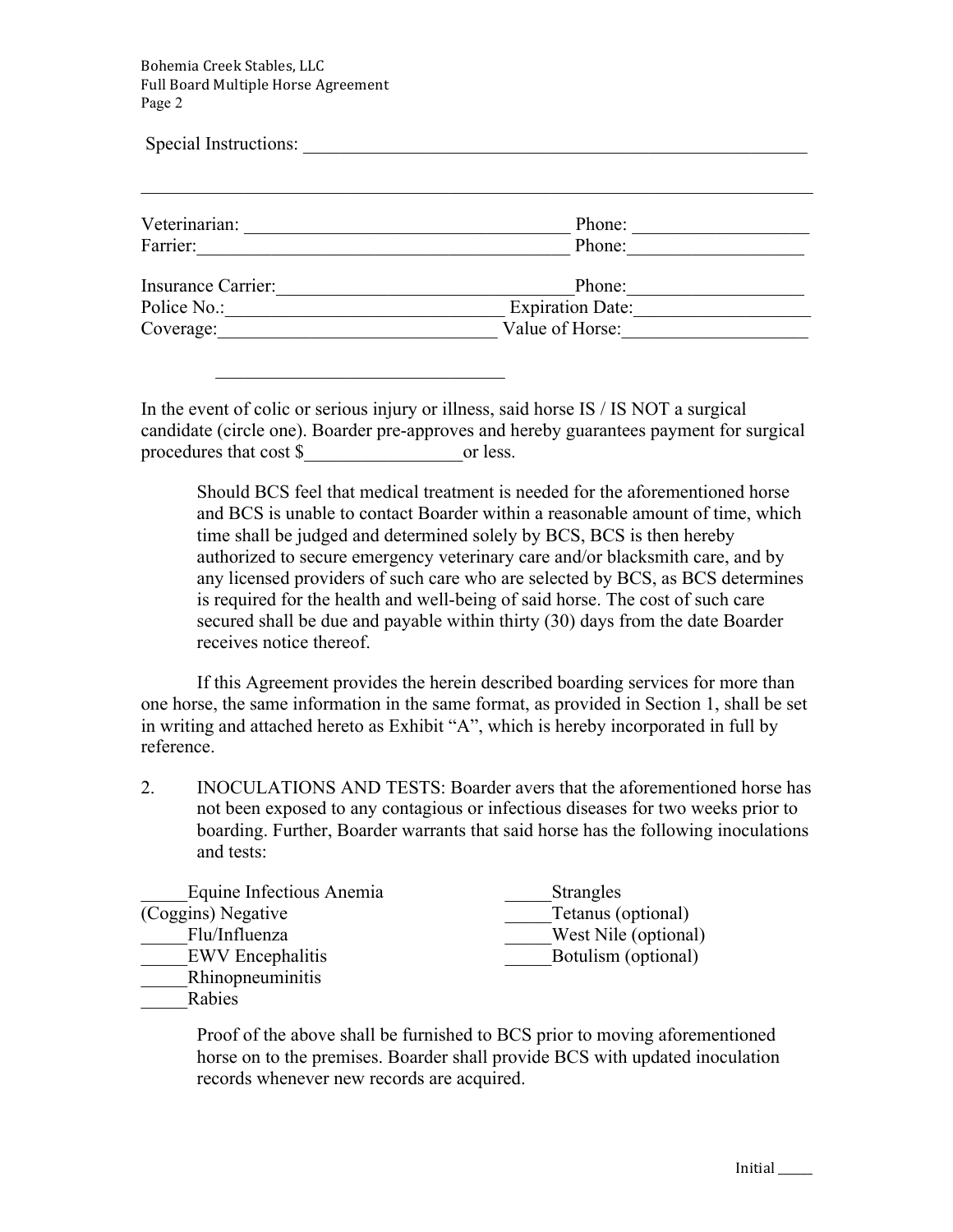- 3. STANDARD OF CARE: Pursuant to Maryland State Law, Article 27, Section 59, BCS agrees to provide normal and reasonable care to maintain the health and well-being of said horse.
- 4. CARE AND FEEDING: Provided as follows and the discretion of BCS: Grain and hay currently utilized by BCS or as provided by Boarder, daily turn-out (weather permitting and in a paddock determined by BCS with the input of the Boarder). Blanketing will be done as per management's choice. All materials including, but not limited to, hay, grain and additional services above those outlined herein (e.g. Individual turnout or items indicated in the List of Additional Services) that are requested or given by Boarder and are in addition to what is provided and considered reasonable by BCS, will be considered as an extra charge and will be billed to the Boarder each month in accordance with the List of Additional Services that is in effect at the time.
- 5. OTHER CARE:

Deworming: BCS agrees to implement a deworming program, consistent with recognized standards, all at the Boarders expense.

Farrier Care: At the Boarder's expense, BCS will arrange for the farrier care for said horse if the Boarder has requested it of if the horse is in need of farrier care for the welfare of the horse as determined by BCS.

Veterinary Care: BCS has the right in its sole discretion at the expense of the Boarder to provide reasonable veterinarian care, if BCS or its agents reasonably believe that said horse is in need of emergency veterinary care and/or general health care.

Boarder is obligated to pay the expenses of the above-referenced services in accordance with the List of Additional Services effective as of the time the service was performed. Such bill shall be paid within thirty (30) days from the date it is submitted to Boarder.

- 6. FEES: In consideration of \$18.33 per horse per day (\$550.00 per month) paid by Boarder in advance for the first month and within 7 days of invoicing by BCS. BCS agrees to board said horse beginning 20 on a month-tomonth basis. Partial month shall be paid on a pro-rata basis based on the number of days boarded in a standard 30 day month.
- 7. EXPENSES: The FULL BOARD fee of \$18.33 per horse per day includes an assigned stall as determined by BCS, feed, hay, daily turn-out (weather permitting). All other expenses such as but not necessarily limited to, those items denoted in the List of Additional Services are the responsibility of the Boarder. These expenses will be itemized on the Boarder's bill. The boarder shall bear all costs incidental to the purposes of this agreement, including, but not limited to, veterinary and farrier costs, entry fees, transporting, training, lessons, special equipment, etc.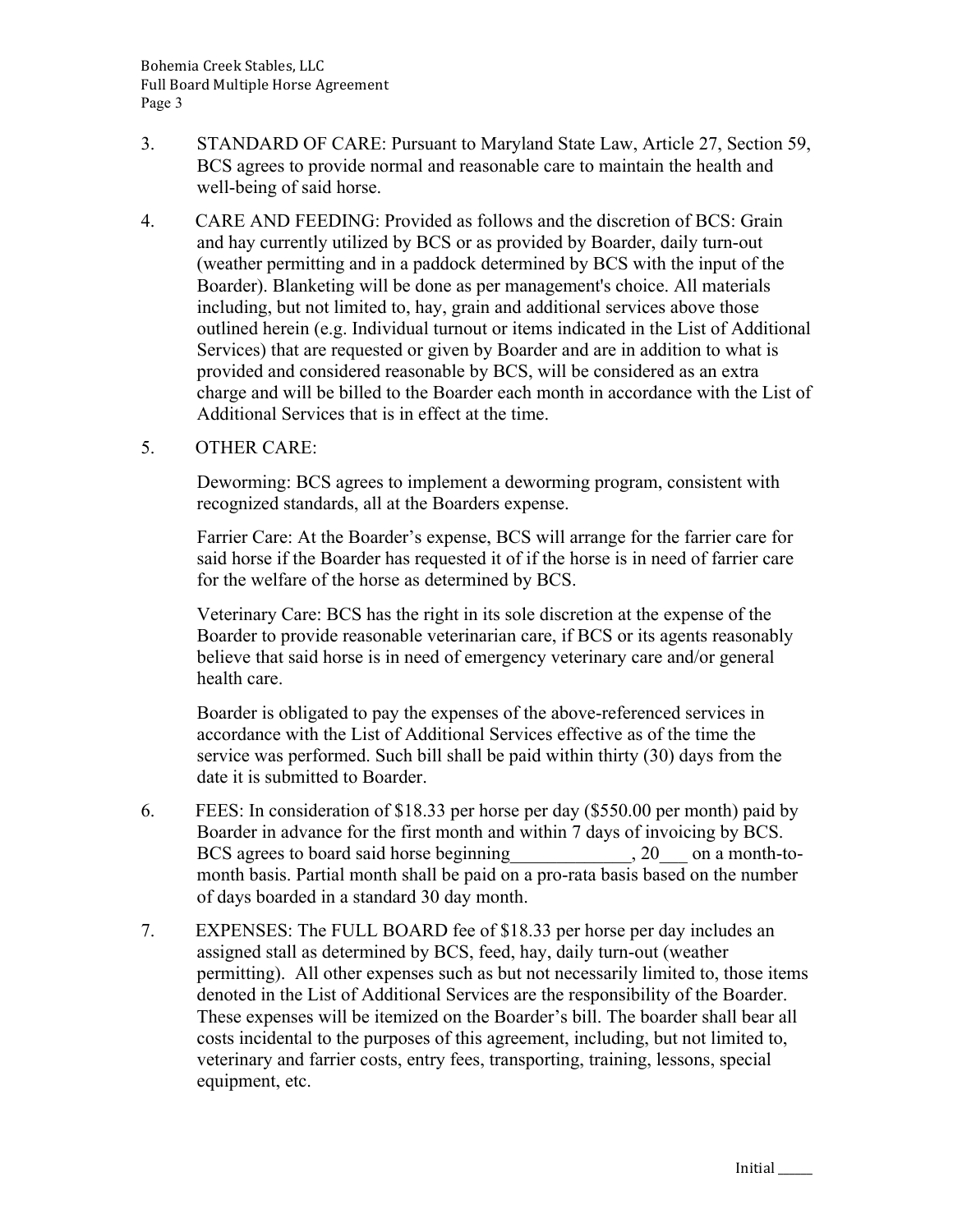- 8. RIGHT TO LIEN: Boarder agrees that BCS has and may assert and exercise its right of lien against horse and property for amount due, including late fees, and shall enforce lien and sell said horse for amount due in accordance with Maryland Code of Commercial Law 16-401 and 16-70.
- 9. LOSSES: BCS is not responsible for any loss of horses, tack, and/or equipment kept by the Boarder upon BCS' premises due to accident, illness, fire, theft, natural disaster, or negligence of the Boarder. This includes, but is not limited to, any personal injury or disability the horse may receive while on BCS' premises.
- 10. REMOVAL OF BOARDERS HORSE: BCS has the right to request Boarder to immediately remove its horse from BCS; premises, if in BCS' reasonable judgement, either Boarder or Boarder's horse presents a danger to other horses located at the stable and/or patron of BCS, or if, in BCS' reasonable judgment, Boarder or his/her horse is unsuitable for BCS' business. In the event that BCS requests that Boarder remove his/her horse from BCS' premises, Boarder shall immediately remove horse and shall forfeit the balance of the boarding fee of the month during which such removal occurs.
- 11. HOLD HARMLESS: Boarder agrees to hold BCS harmless from any claim resulting from damage or injury caused by said horse, Boarder and/or his/her guests and invitees, and agrees to pay legal fees incurred by BCS in defense of a claim resulting from damage by same.
- 12. BCS RULES: Boarder hereby acknowledges receipt and understanding of the Rules set forth in BCS' "Farm Policies", which are incorporated by reference in full, as if fully set forth herein. BCS may revise these Rules at any time and Boarder agrees and revision shall have the same force and effect as current rules.
- 13. TERMINATION: Boarder may remove his/her horse only after thirty (30) days WRITTEN notice is given to BCS. If Boarder fails to give WRITTEN notice of his/her intent to remove the horse from BCS, Boarder forfeits one-half month's board. No oral notice will be accepted. Should Boarder have an unpaid balance, Boarder may not remove the horse or his/her personal property from the premises until all balances have been paid or a written and binding agreement has been made setting forth a payment schedule.
- 14. REMOVAL OF BOARDER'S PROPERTY: Boarder agrees to remove all personal belongings from BCS's Premises within fifteen (15) days of termination of this agreement, provided Boarder does not have an unpaid balance. After thirty (30) days, BCS will consider said belongings abandoned and has the right to dispose of, sell, or charge for storage for same, regardless of value.
- 15. FAILURE TO MAKE PAYMENT: In the event Boarder fails to make timely payments and is thirty (30) days past the invoice due date, a late fee of \$25.00 per month will be assessed until the bill is paid in full. Boarder is responsible for costs of collection, including but not limited to, reasonable attorney's fees.